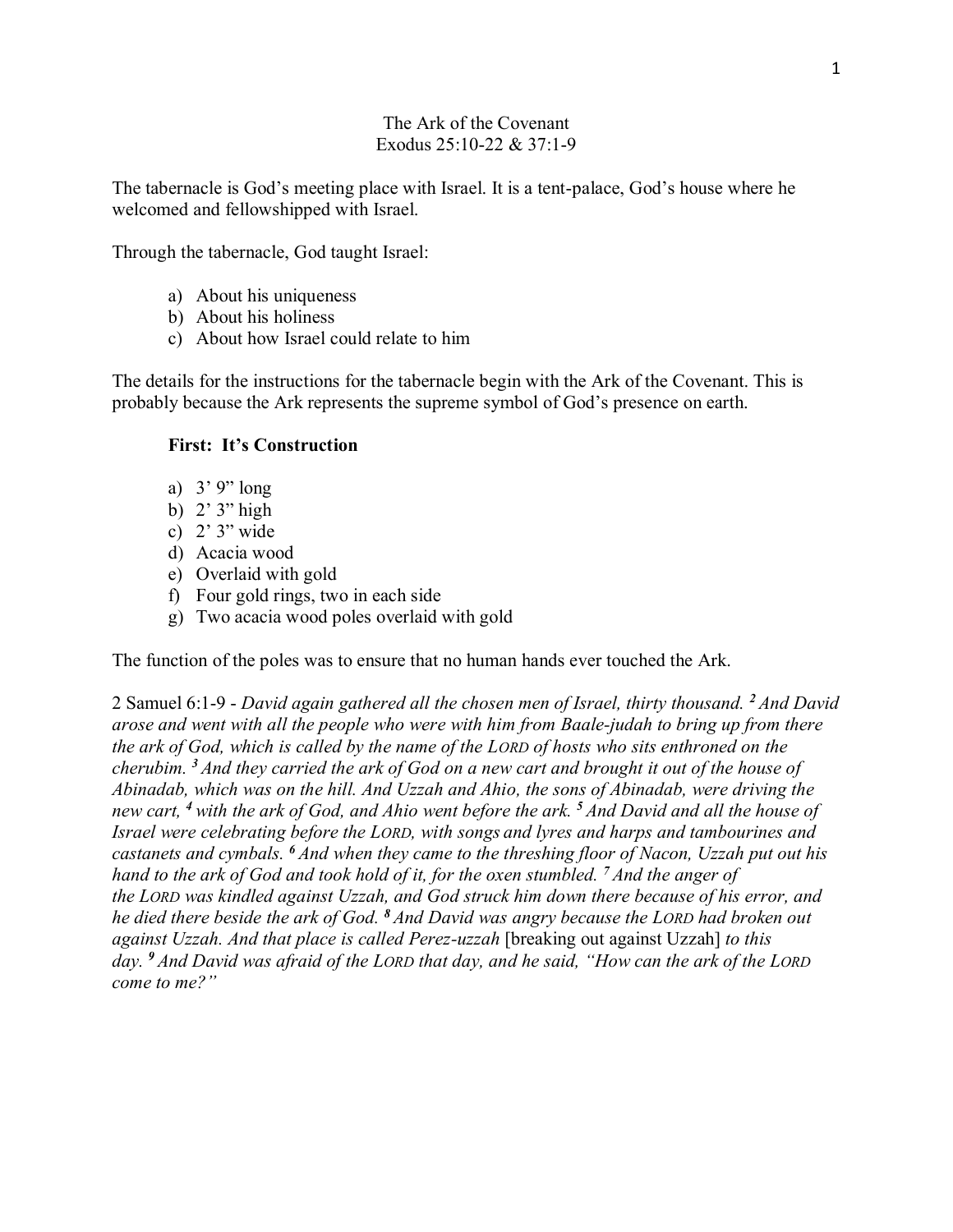### **Second: It's Contents**

Hebrews 9:2-4 - *For a tent was prepared, the first section, in which were the lampstand and the table and the bread of the Presence. It is called the Holy Place. <sup>3</sup> Behind the second curtain was a second section called the Most Holy Place, <sup>4</sup> having the golden altar of incense and the ark of the covenant covered on all sides with gold, in which was a golden urn holding the manna, and Aaron's staff that budded, and the tablets of the covenant.*

## a) The Ten Commandments

Exodus 25:16 - *And you shall put into the ark the testimony that I shall give you.*

The words *testimony* and *covenant* both refer to the Ten Commandments made between God and the children of Israel at Mount Sinai. The testimony in the ark literally means that the ark is a "box of the agreement."

**Side Note:** Suzerain treaties and similar covenants and agreements between near-eastern nations were quite prevalent during the pre-monarchic and monarchy periods in Ancient Israel. The Hittites, Egyptians, and Assyrians had been suzerains to the Israelites and other tribal kingdoms of Western Asia from 1200 to 600 BC. The structure of Jewish covenant law was similar to the Hittite form of suzerain.

### Exodus 20:1f

1 - Each treaty would typically begin with an "Identification" of the Suzerain – "I am the Lord your God…"

- 2 followed by an historical prologue cataloguing the relationship between the two groups "with emphasis on the benevolent actions of the suzerain towards the vassal."
- *"…who brought you out of the land of Egypt, out of the house of slavery."*
	- 3 Following the historical prologue came the stipulation. This included tributes, obligations and other forms of subordination that would be imposed on the Israelites.

*"You shall have no other gods before me…"* etc. (Commands 1-10)

4 - According to the Hittite form, after the stipulations were offered to the vassal, it was necessary to include a request to have copies of the treaty that would be read throughout the kingdom periodically.

Nehemiah 8:1-3 - *And all the people gathered as one man into the square before the Water Gate. And they told Ezra the scribe to bring the Book of the Law of Moses that the LORD had commanded Israel. <sup>2</sup> So Ezra the priest brought the Law before the assembly, both men and women and all who could understand what they heard, on the first day of the seventh*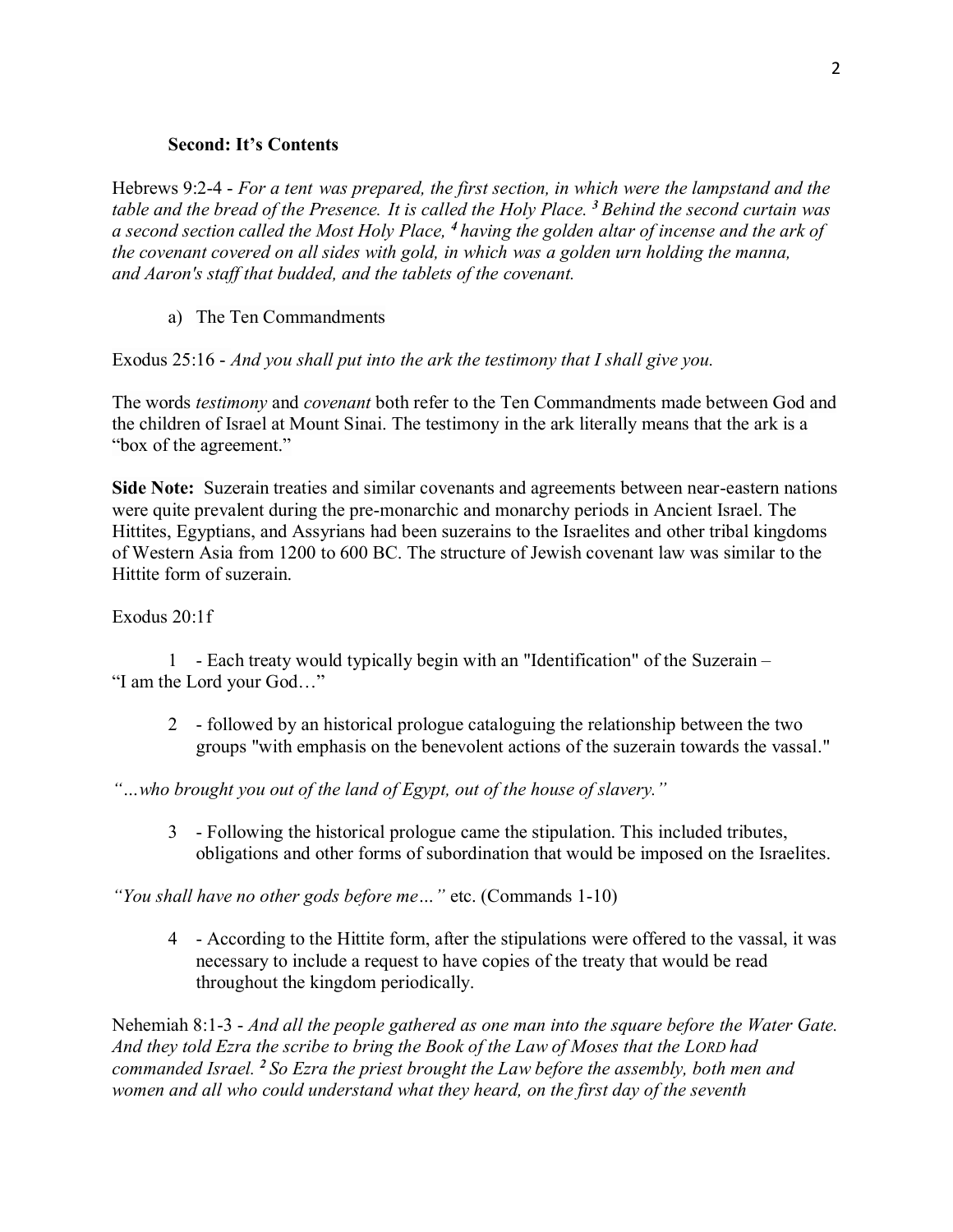*month. <sup>3</sup> And he read from it facing the square before the Water Gate from early morning until midday, in the presence of the men and the women and those who could understand. And the ears of all the people were attentive to the Book of the Law.*

5 - The treaty would have divine and earthly witnesses purporting the treaty's validity, trustworthiness, and efficacy.

Deuteronomy 30:15-20 - *"See, I have set before you today life and good, death and evil. <sup>16</sup> If you obey the commandments of the LORD your God[\[a\]](https://www.biblegateway.com/passage/?search=deuteronomy+30&version=ESV#fen-ESV-5725a) that I command you today, by loving the LORD your God, by walking in his ways, and by keeping his commandments and his statutes and his rules,[\[b\]](https://www.biblegateway.com/passage/?search=deuteronomy+30&version=ESV#fen-ESV-5725b) then you shall live and multiply, and the LORD your God will bless you in the land that you are entering to take possession of it. <sup>17</sup> But if your heart turns away, and you will not hear, but are drawn away to worship other gods and serve them, <sup>18</sup> I declare to you today, that you shall surely perish. You shall not live long in the land that you are going over the Jordan to enter and possess. <sup>19</sup> I call heaven and earth to witness against you today, that I have set before you life and death, blessing and curse. Therefore choose life, that you and your offspring may live, <sup>20</sup> loving the LORD your God, obeying his voice and holding fast to him, for he is your life and length of days, that you may dwell in the land that the LORD swore to your fathers, to Abraham, to Isaac, and to Jacob, to give them."*

6 - This also tied into the blessings that would come from following the treaty and the curses from breaching it. For disobedience, curses would be given to those who had not remained steadfast in carrying out the stipulations of the treaty.

God promised many blessings to Israel in the book of Deuteronomy if they would obey His commands. Many important blessings are listed together in Deuteronomy 28:1–14. They include the following:

\* Prominence above other nations: *"If you fully obey the Lord your God and carefully follow all his commands I give you today, the Lord your God will set you high above all the nations on earth"* (1).

\* Successful cities and farming: *"You will be blessed in the city and blessed in the country"* (3).

\* Blessings of children, food, and livestock: *"The fruit of your womb will be blessed, and the crops of your land and the young of your livestock—the calves of your herds and the lambs of your flocks"* (4).

\* Protection and power against enemies: *"The Lord will grant that the enemies who rise up against you will be defeated before you. They will come at you from one direction but flee from you in seven"* (7).

\* Bountiful harvest of food: *"The Lord will send a blessing on your barns and on everything you put your hand to. The Lord your God will bless you in the land he is giving you"* (8).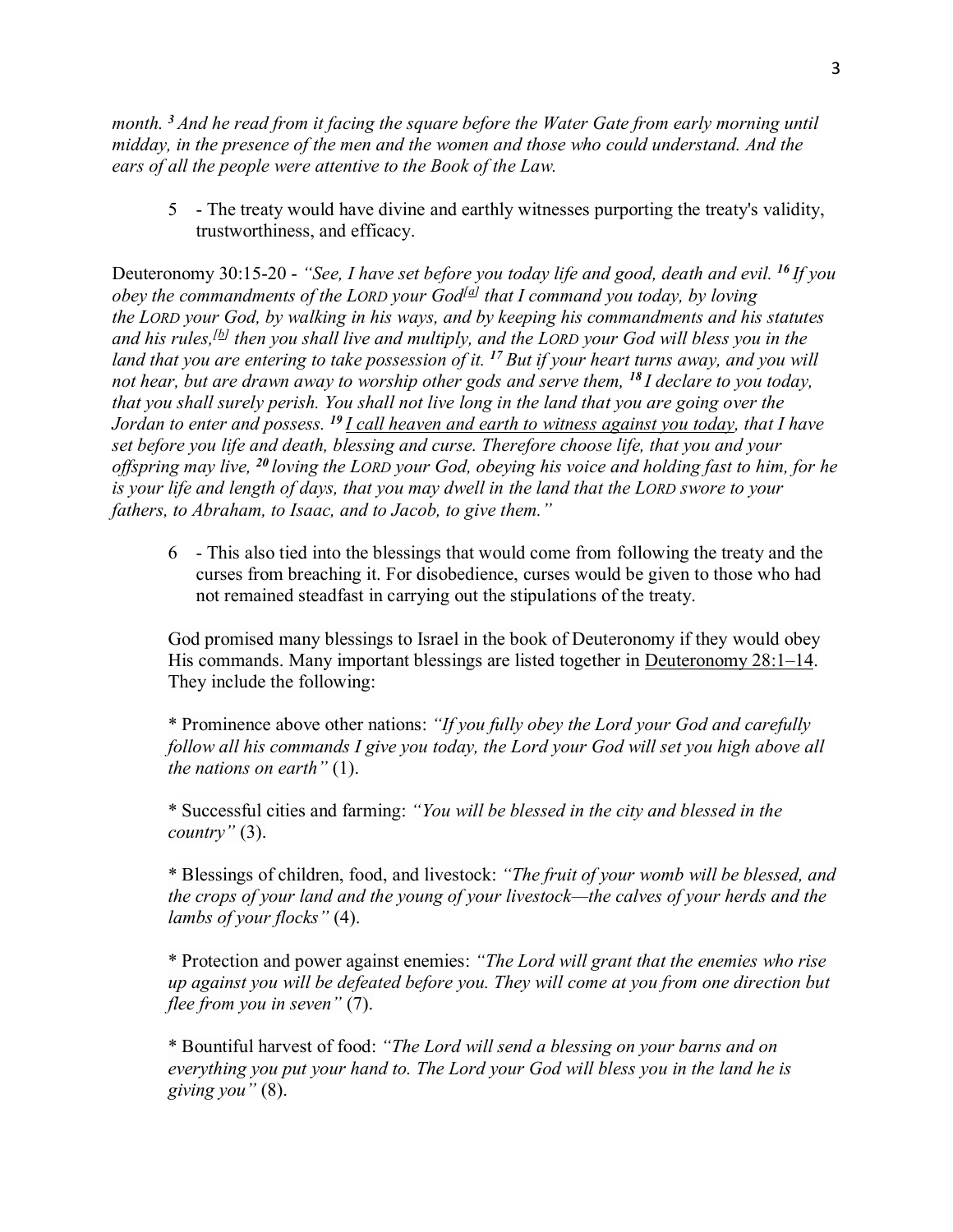\* Set apart as God's holy people: *"The Lord will establish you as his holy people, as he promised you on oath, if you keep the commands of the Lord your God and walk in obedience to him"* (9).

\* Feared by other nations: *"Then all the peoples on earth will see that you are called by the name of the Lord, and they will fear you"* (10).

\* Prosperity regarding family, food, and farm livestock: *"The Lord will grant you abundant prosperity—in the fruit of your womb, the young of your livestock and the crops of your ground—in the land he swore to your ancestors to give you"* (11).

\* Appropriate rain and favorable blessing upon their work, including freedom from debt: *"The Lord will open the heavens, the storehouse of his bounty, to send rain on your*  land in season and to bless all the work of your hands. You will lend to many nations but *will borrow from none"* (12).

\* Leadership among other people and nations: *"The Lord will make you the head, not the tail. If you pay attention to the commands of the Lord your God that I give you this day and carefully follow them, you will always be at the top, never at the bottom"* (13).

God also promised to curse Israel is they disobeyed him. These curses are also found in Deuteronomy 28.

- Curses upon city and field: "*You will be cursed in the city and cursed in the country"* (16).
- Curses upon food: *"Your basket and your kneading trough will be cursed"* (17).
- Curses upon having children and upon livestock: *"The fruit of your womb will be cursed, and the crops of your land, and the calves of your herds and the lambs of your flocks"* (18).
- Curses at all times: *"You will be cursed when you come in and cursed when you go out"*  (19).

In verses 15–20, the word for "curse" is used seven times, and those curses are explained throughout the remainder of the chapter.

The ultimate devastation for continued disobedience was that God's people would be removed from the land and scattered among the nations of the earth.

Verse 64 notes that God's people would become like the pagans and serve other gods: "*Then the Lord will scatter you among all nations, from one end of the earth to the other. There you will worship other gods—gods of wood and stone, which neither you nor your ancestors have known."*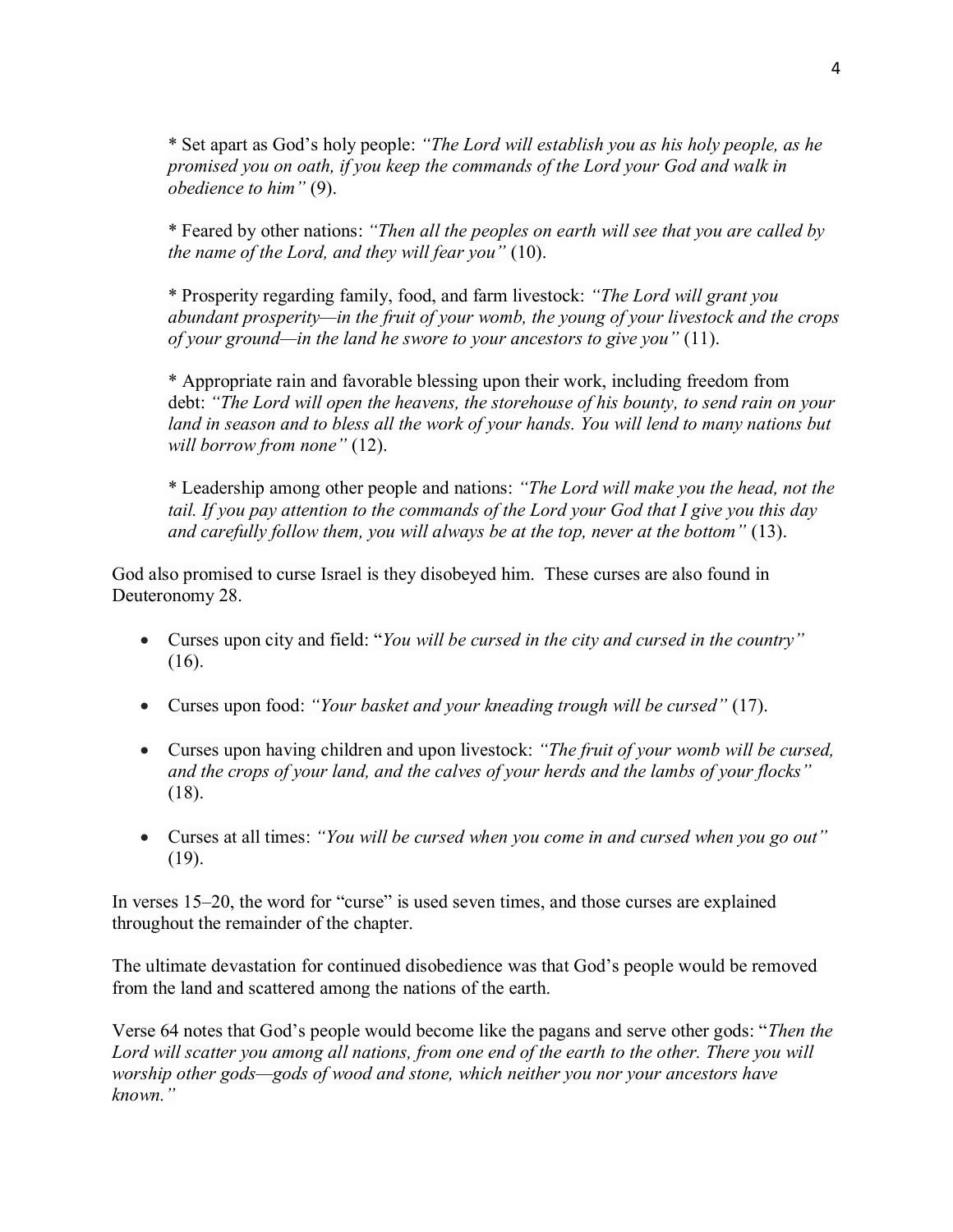The ultimate disgrace is given in the final verse of the chapter: *"The Lord will send you back in ships to Egypt on a journey I said you should never make again. There you will offer yourselves for sale to your enemies as male and female slaves, but no one will buy you"* (68).

b) Manna

Exodus 16:32-34 - *Moses said, "This is what the LORD has commanded: 'Let an omer of it be kept throughout your generations, so that they may see the bread with which I fed you in the wilderness, when I brought you out of the land of Egypt.'" <sup>33</sup> And Moses said to Aaron, "Take a jar, and put an omer of manna in it, and place it before the LORD to be kept throughout your generations." <sup>34</sup> As the LORD commanded Moses, so Aaron placed it before the testimony to be kept.*

### c) Aaron's rod that budded

Numbers 17:1-11 - *The LORD spoke to Moses, saying, <sup>2</sup> "Speak to the people of Israel, and get from them staffs, one for each fathers' house, from all their chiefs according to their fathers' houses, twelve staffs. Write each man's name on his staff, <sup>3</sup> and write Aaron's name on the staff of Levi. For there shall be one staff for the head of each fathers' house. <sup>4</sup> Then you shall deposit them in the tent of meeting before the testimony, where I meet with you. <sup>5</sup> And the staff of the man whom I choose shall sprout. Thus I will make to cease from me the grumblings of the people of Israel, which they grumble against you." <sup>6</sup> Moses spoke to the people of Israel. And all their chiefs gave him staffs, one for each chief, according to their fathers' houses, twelve staffs. And the staff of Aaron was among their staffs. <sup>7</sup> And Moses deposited the staffs before the LORD in the tent of the testimony. <sup>8</sup> On the next day Moses went into the tent of the testimony, and behold, the staff of Aaron for the house of Levi had sprouted and put forth buds and produced blossoms, and it bore ripe almonds. <sup>9</sup> Then Moses brought out all the staffs from before the LORD to all the people of Israel. And they looked, and each man took his staff. <sup>10</sup> And the LORD said to Moses, "Put back the staff of Aaron before the testimony, to be kept as a sign for the rebels, that you may make an end of their grumblings against me, lest they die." <sup>11</sup> Thus did Moses; as the LORD commanded him, so he did.*

### **Third: It's History**

- a) The ark of the testimony represented the presence of God with His people, and His powerful presence went with them wherever they took the ark (Joshua 3:6; Numbers 10:33–35).
- b) The enemies of Israel, the Philistines, stole the ark once (1 Samuel 5:1), hoping its power would help them. They set it in their idol's temple and waited for the good luck it would bring.
- c) But calamity broke out among the Philistines, until they begged their leaders to send the ark back to Israel (1 Samuel 5:4, [6,](https://biblia.com/bible/esv/1%20Samuel%205.6) [9,](https://biblia.com/bible/esv/1%20Samuel%205.9) 11–12).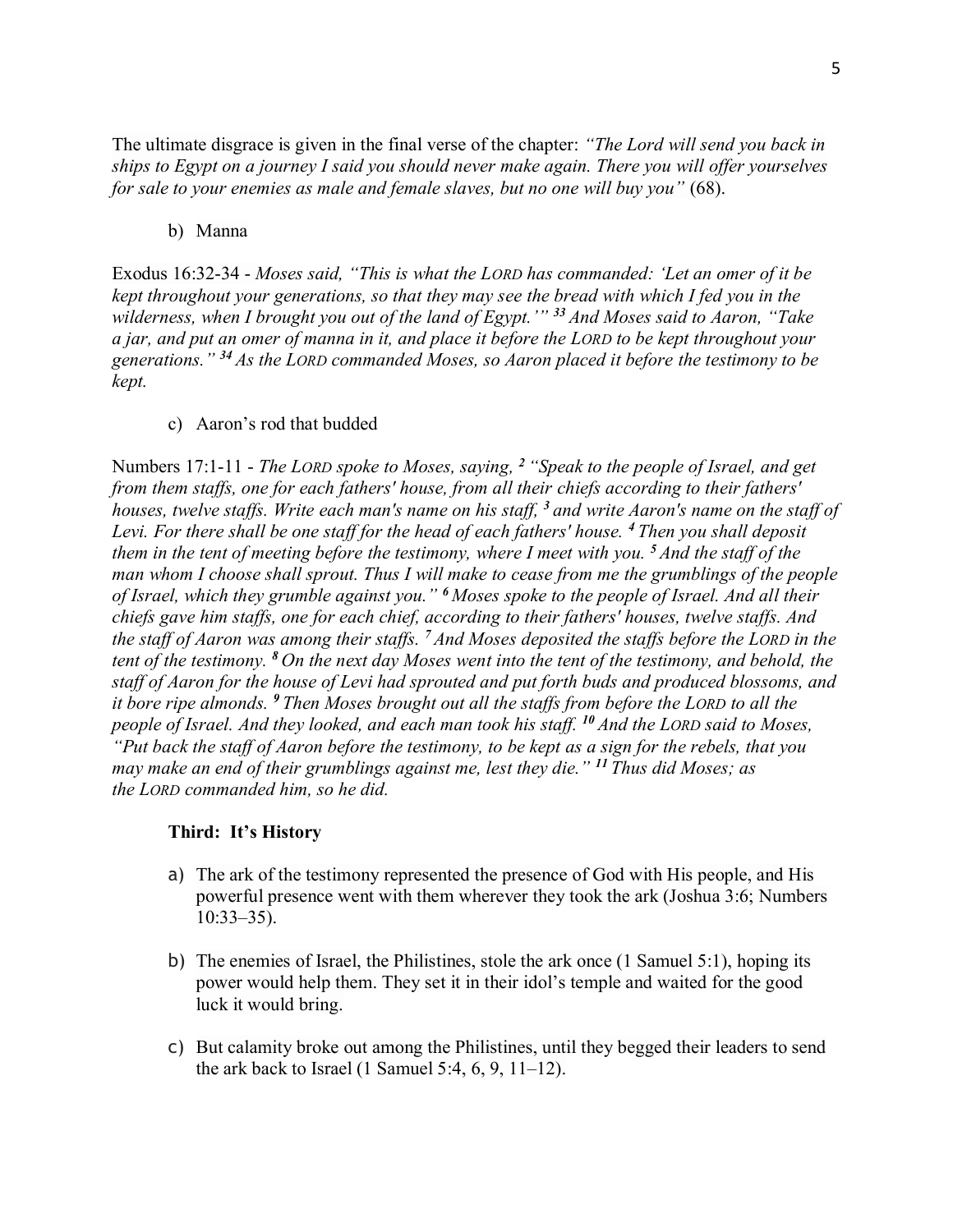d) God demonstrated that He was not a good-luck charm whose power could be had by whoever captured His ark. The power was not in the ark of the testimony itself; the ark only represented the presence of God with His people.

# **Fourth: Pointing to Jesus**

- a) Since the death and resurrection of Jesus (Romans 14:9), God no longer uses an ark of the testimony to dwell with His people. Jesus is our ark. We meet God in him.
- b) We are under a new testament or covenant. Jeremiah 31:31-34,

Hebrews 10:16-17 - *"This is the covenant that I will make with them after those days, declares the Lord: I will put my laws on their hearts, and write them on their minds," <sup>17</sup> then he adds, "I will remember their sins and their lawless deeds no more."*

- c) At Pentecost, He sent the Holy Spirit to indwell every believer (Acts 2:1–4, 38–39).
- d) We become His temple (1 Corinthians 6:19).
- e) When we have been born again by faith in Jesus Christ (John 3:3, 16), we take God with us everywhere we go. It did the Philistines no good to harbor the ark, because the ark had no power in itself if God was not on their side. Likewise, we do not need physical items—crosses, images, holy relics—to carry the power of God with us because He already abides in us.
- f) That awareness of His presence, called the fear of the Lord (Psalm 19:19; Proverbs 15:33), gives us the motivation and rule for lives that honor Him.
- g) Jesus fulfills the contents of the ark

1 – Jesus is the Law-Giver and Law-Keeper –

- a) God gave Israel the law; the knowledge of sin but not the solution Ro  $3:20$
- b) Jesus was born under the law Galatians 4:4-5
- c) Jesus taught the law  $-$  Lk 10:25-27
- d) Jesus kept the law  $-2$  Cor 5:21; Hb 7:26; Lk 23:4 & 47
- e) Jesus fulfilled the law Matt 5:17
- f) Jesus rescued us from the  $law Gal\ 3:13$ ; 4:4-7
- g) Jesus is the new law Luke  $10:27$ ; John  $13:34$

Jesus is the only person who has ever perfectly kept God's law. As such, he is able to become the perfect sacrifice for sin. Those who repent and place faith in Jesus are freed from the bondage and curse of the law; it being fulfilled in Jesus.

2 – Jesus is the Bread of Life – John 6:35